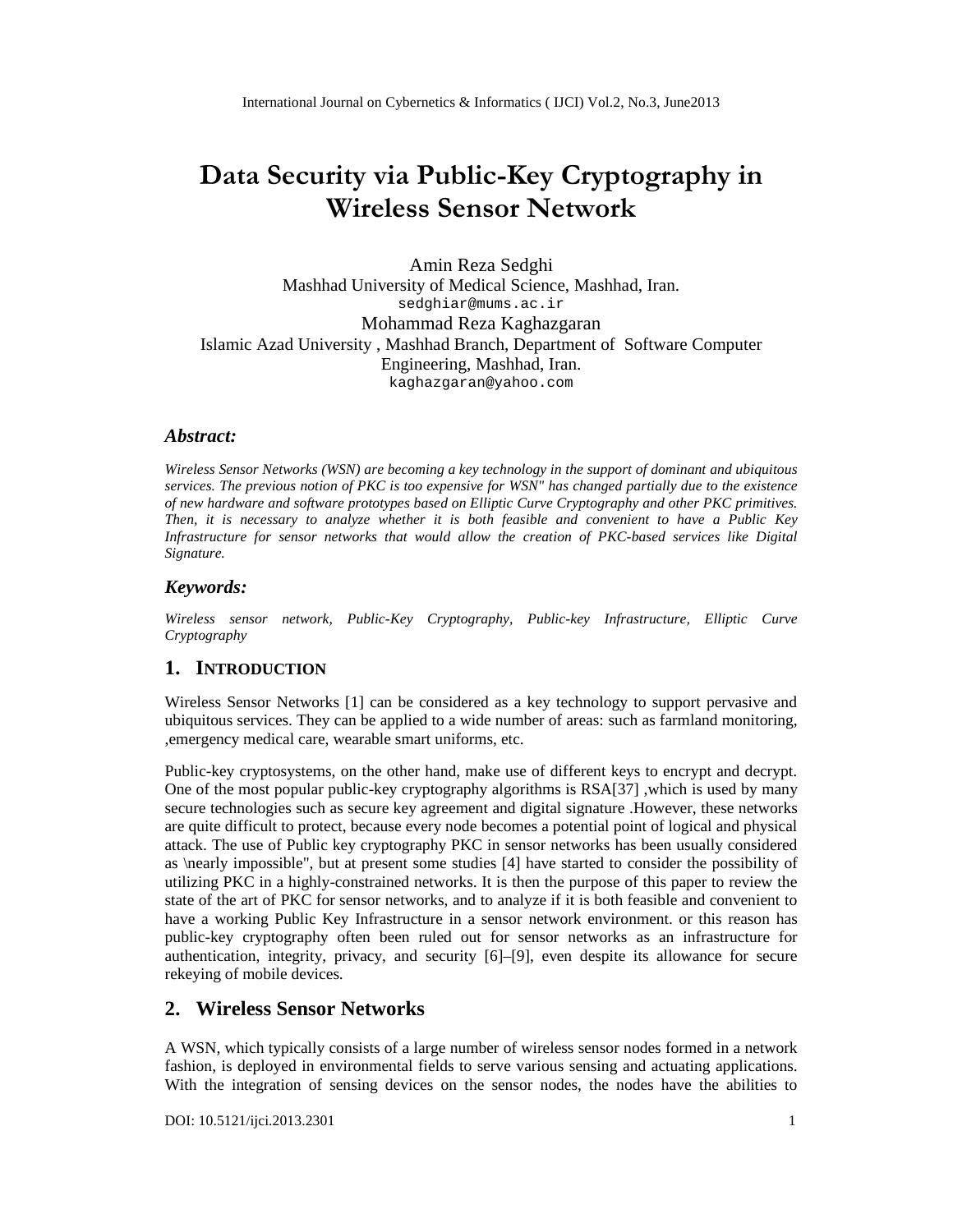perceive many types of physical parameters such as, light, humidity, vibration, etc. about the ambient conditions. In addition, the capability of wireless communication, small size and low power consumption enable sensor nodes to be deployed in different types of environment including terrestrial, underground and underwater.

These properties facilitate the sensor nodes to operate in both stationary and mobile networks deployed for numerous applications, which include environmental remote sensing, medical healthcare monitoring, military surveillance, etc. The network design must take into account of the specific applications. The nature of deployed environment must be considered. The limited of sensor nodes' resources such as memory, computational ability, communication bandwidth and energy source are the challenges in network design.

# **3. Problem statement and evaluation metrics in Wireless Sensor Network**

In this section, we first discuss the topology and architecture of a typical sensor network. We then list the technical properties of typical sensor networks that makes the bootstrapping problem a challenge. Finally, we present the goals and evaluation metrics for a successful sensor network security bootstrapping scheme.

#### **3.1 Wireless Sensor network architecture**

A typical sensor network has hundreds to several thousand sensor nodes. Each sensor node is typically low-cost, limited in computation and information storage capacity, highly power constrained, and communicates over a short range wireless network interface. Most sensor networks have a base station that acts as a gateway to associated infrastructure such as data processing computers. Individual sensor nodes communicate locally with neighboring sensors, and send their sensor readings over the peer-to-peer sensor network to the base station. Sensors can be deployed in various ways, such as physical installation of each sensor node, or random aerial scattering from an airplane.

Generally, sensor nodes communicate over a wireless network. A typical sensor network forms around one or more base stations, which connect the sensor network to the outside network. The communication patterns within a sensor network fall into three categories: node to node communication (e.g., aggregation of sensor readings), node to base station communication (e.g., sensor readings), base station to node communication (e.g., specific requests).

## **3.2 Sensor network limitations**

The following characteristics of sensor networks complicate the design of secure protocols for sensor networks, and make the bootstrapping problem highly challenging. We discuss the origins and implications of each factor in turn.

• Impracticality of public key cryptosystems. The limited computation and power resources of sensor nodes often makes it undesirable to use public-key algorithms, a sensor node may require on the order of tens of seconds up to minutes to perform these operations [7, 9]. This exposes a vulnerability to denial of service (DoS) attacks.

• Vulnerability of nodes to physical capture. Sensor nodes may be deployed in public or hostile locations(such as public buildings or forward battle areas) in many applications. Furthermore, the large number of nodes that are deployed implies that each sensor node must be low-cost, which makes it difficult for manufacturers to make them tamper-resistant. This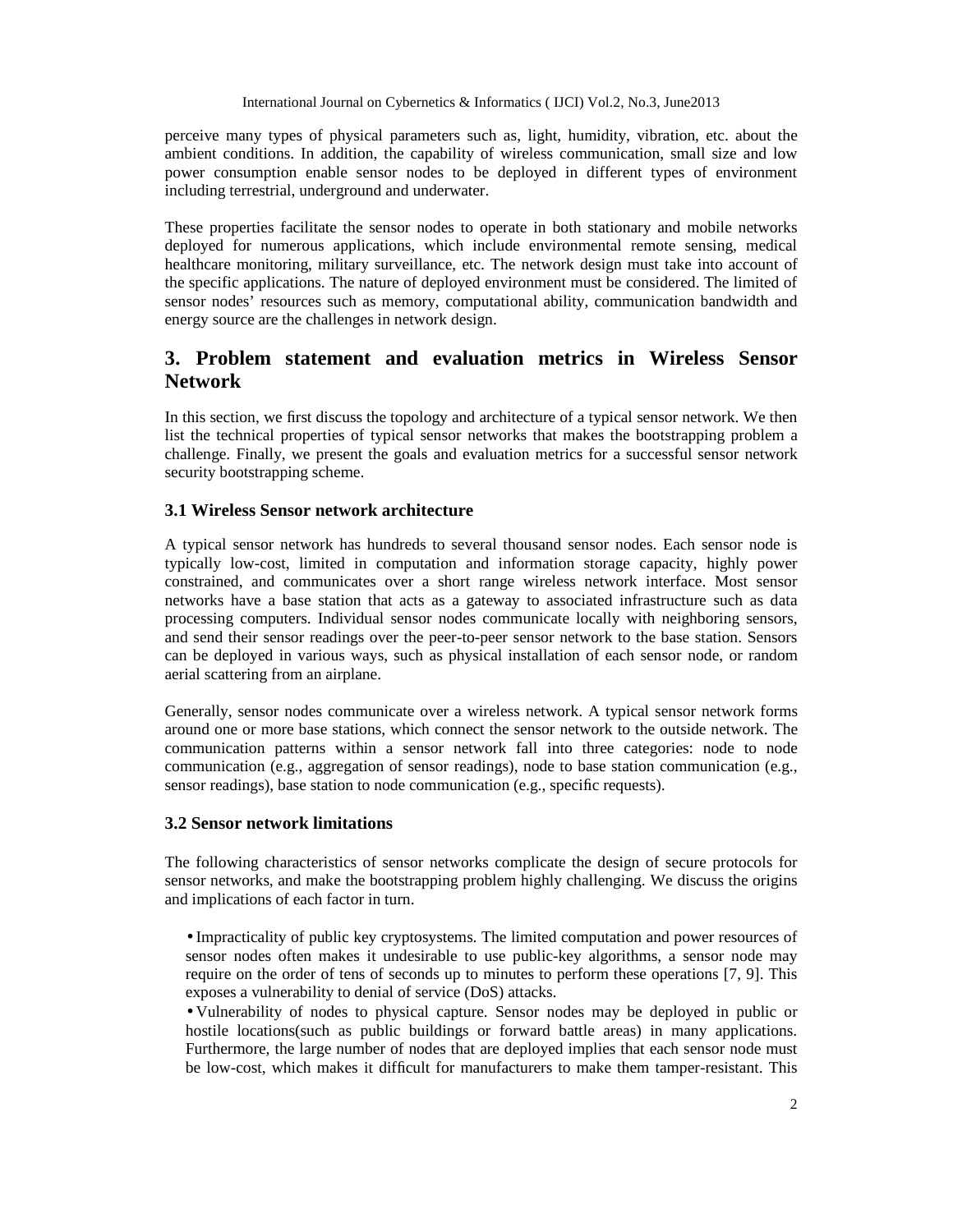exposes sensor nodes to physical attacks by an adversary. In the worst case, an adversary may be able to undetectably take control of a sensor node and compromise the cryptographic keys.

• Limited memory resources, the amount of key-storage memory in a given node is highly constrained; it does not possess the resources to establish unique keys with every one of the other nodes in the network.

Lack of a-priori knowledge of post-deployment configuration. If a sensor network is deployed via random scattering (e.g. from an airplane), the sensor network protocols cannot know beforehand which nodes will be within communication range of each other after deployment. Even if the nodes are deployed by hand, the large number of nodes involved makes it costly top pre-determine the location of every individual node.

• To counter such a scheme, both the message and signature can be encrypted with the recipient's public key:

 $A \longrightarrow B: E(PU_{b}, [M||E(PR_{a}, H(M))])$ 

# **4. Distribution of Public Keys**

Several techniques have been proposed for the distribution of public keys. Virtually all these proposals can be grouped into the following general schemes:

- Public Announcement
- Publicly Available Directory
- Public-key Authority
- Public-key Certificates

#### **4.1 Public Announcement of Public Keys**

The point of public-key encryption is that the public key is public. thus, if there is some broadly accepted public-key algorithm, such as RSA, any participant can send his or her public key to any other participant or broadcast the key to the community at large (Figure1).

## **4.2 Publicly Available Directory**

A greater degree of security can be achieved by maintaining a publicly available dynamic directory of public-key. Maintenance and distribution of the public directory would have to be the responsibility of some trusted entity or organization (Figure 2). Such a scheme would include the following elements:

1. The authority maintains a directory with a {name, public-key } entry for each participant.

2. Each participant registers a public-key with the directory authority. Registration would have to be in person or by some form of secure authenticated communication.

3. A participant may replace the existing key with a new one at any time, either because of the desire to replace a public-key that has already been used for a large amount of data, or because the corresponding private key has been compromised in some way.

4. Participants could also access the directory electronically. For this purpose, secure, authenticated communication from the authority to the participant is mandatory.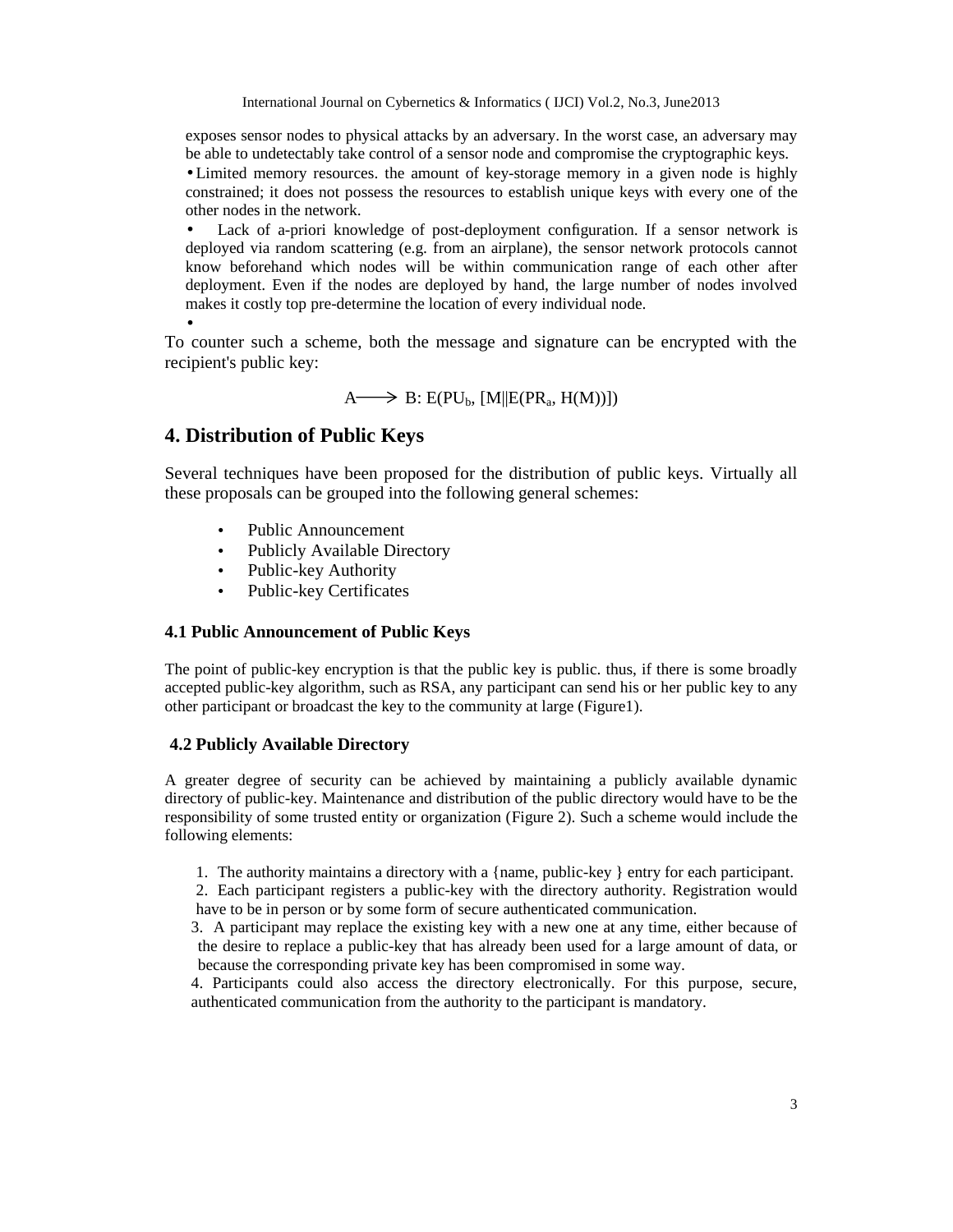

International Journal on Cybernetics & Informatics ( IJCI) Vol.2, No.3, June2013

Figure 1. Basic Uses of Message Encryption

## **4.3 Public-Key Authority**

Stronger security for public-key distribution can be achieved by providing tighter control over the distribution of public-key from the directory. sensor A typical scenario is illustrated in (Figure 3). As before, the scenario assumes that a central authority maintains a dynamic directory of publickey of all participants. for public-key distribution can be achieved by providing tighter control of public-key from the directory. sensor A typical scenario is illustrated in (Fig. , the scenario assumes that a central authority maintains a dynam

In addition, each participant reliably knows a public-key for the authority, with only the authority knowing the corresponding private key. The following steps occur: The following steps occur:



Figure 2: Public-Key Publication Figure

1. Sensor A sends a time stamped message to the public-key authority containing a request for the current public key of sensor B. 1. Sensor A sends a time stamped message to the public-key authority containing a request for the current public key of sensor B.<br>2. A stores sensor B's public key and also uses it to encrypt a message to sensor B containi

an identifier of sensor A  $(ID_A)$  and a nonce  $(N_1)$ , which is used to identify this transaction uniquely

3. Sensor B retrieves sensor A's public key from the authority in the same manner as sensor A retrieved sensor B's public key.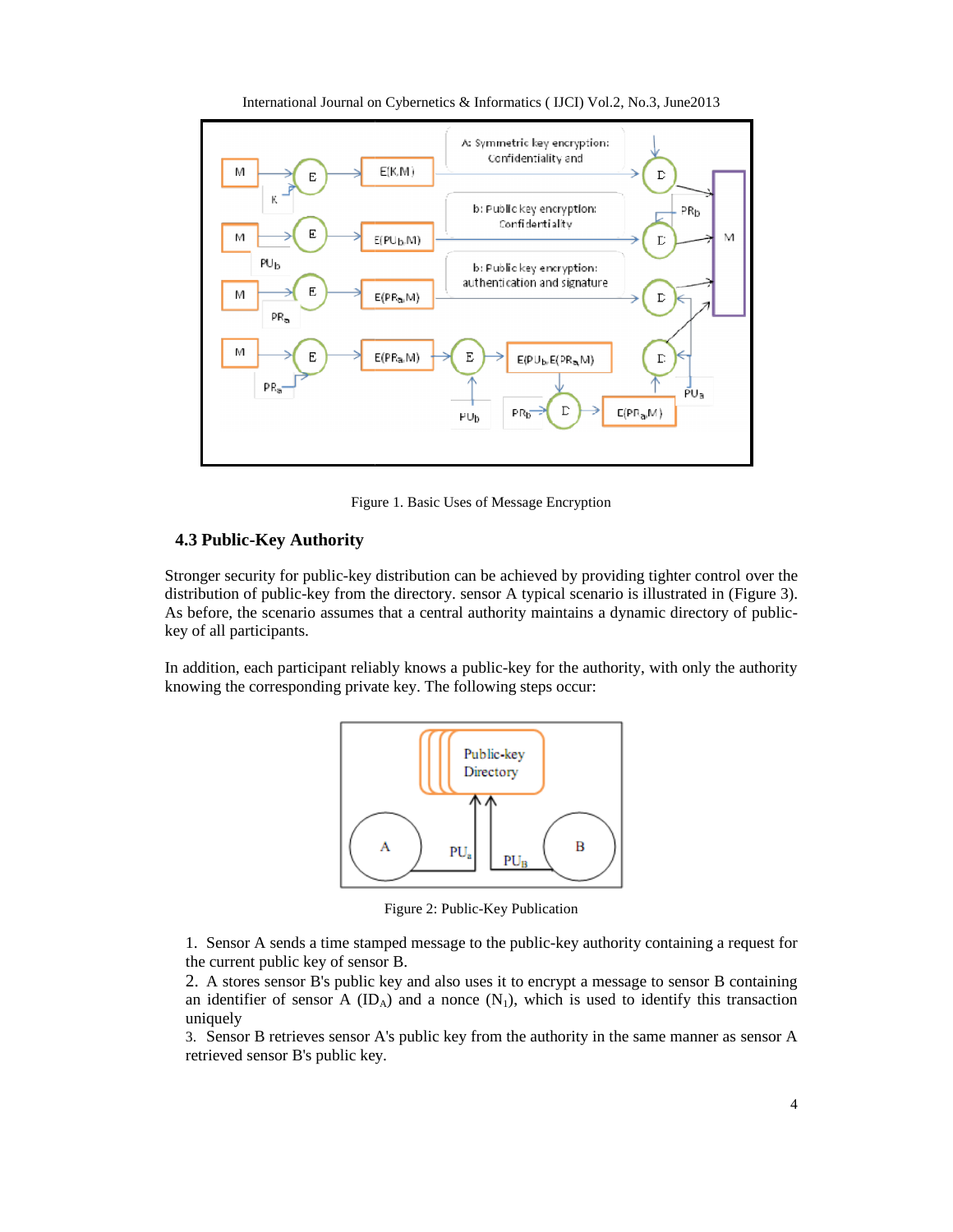4. At this point, public keys have been securely delivered to sensor A and sensor B, and they may begin their protected exchange. However, two additional steps are desirable:

5. Sensor B sends a message to Sensor A encrypted with  $PU_a$  and containing sensor A's nonce  $(N_1)$  as well as a new nonce generated by sensor B  $(N_2)$  Because only sensor B could have decrypted message (3), the presence of  $N_1$  in message (6) assures sensor A that the correspondent is sensor B.

6. Sensor A returns  $N_2$ , encrypted using Sensor B's public key, to assure sensor B that its correspondent is sensor A.

#### **4.4 Public-Key Certificates**

The scenario of Figure 4 is attractive, yet it has some drawbacks. The public-key authority could be somewhat of a bottleneck in the system, for a user must appeal to the authority for a public key for every other user that it wishes to contact. As before, the directory of names and public keys maintained by the authority is vulnerable to tampering.



Figure 3. Public-Key Distribution Scenario

An alternative approach, first suggested by Kohn-felder ,is to use certificates that can be used by participants to exchange keys without contacting a public-key authority, in a way that is as reliable as if the keys were obtained directly from a public-key authority. A certificate consists of a public key plus an identifier of the key owner, with the whole block signed by a trusted third party.A user can present his or her public key to the authority in a secure manner, and obtain a certificate. The user can then publish the certificate. Anyone needed this user's public key can obtain the certificate and verify that it is valid by way of the attached trusted signature. We can place the following requirements on this scheme: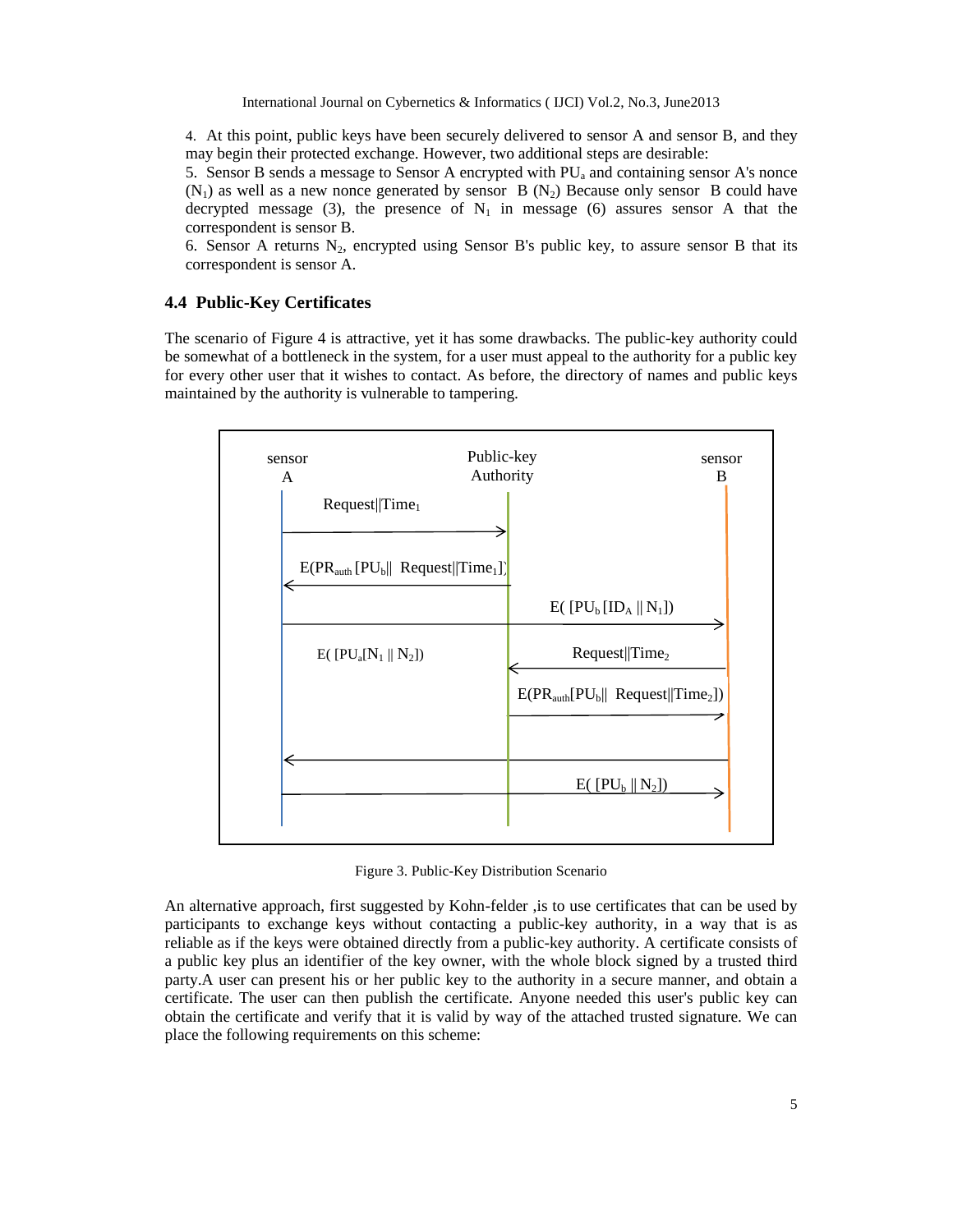1. Any participant can read a certificate to determine the name and public key of the certificate's owner.

2. Any participant can verify that the certificate originated from the certificate authority and is not counterfeit.

- 3. Only the certificate authority can create and update certificates.
- 4. Any participant can verify the currency of the certificate.
- 5.

Application must be in person or by some form of secure authenticated communication. For participant A, the authority provides a certificate of the form

$$
C_a = E\; (PR_{auth}\; [T||ID_A||PU_a])
$$

where  $PR_{\text{auth}}$  is the private key used by the authority and T is a timestamp. sensor A may then



Figure 4. Public-Key Certificates

pass this certificate on to any other participant who reads and verifies the certificate as follows:

 $D(PU_{\text{auth}}, C_A) = D(PU_{\text{auth}}, E(PR_{\text{auth}}, [T||ID_A||PU_a])) = (T||ID_A||PU_a)$ 

The recipient uses the authority's public key, PU<sub>auth</sub> to decrypt the certificate. Because the certificate is readable only using the authority's public key, this verifies that the certificate came from the certificate authority. The elements  $ID_A$  and  $PU_a$  provide the recipient with the name and public key of the certificate's holder. The timestamp T validates the currency of the certificate.

The timestamp counters the following scenario. Sensor A's private key is learned by an adversary, sensor A generates a new private/public key pair and applies to the certificate authority for a new certificate. Meanwhile, the adversary replays the old certificate to sensor B. If sensor B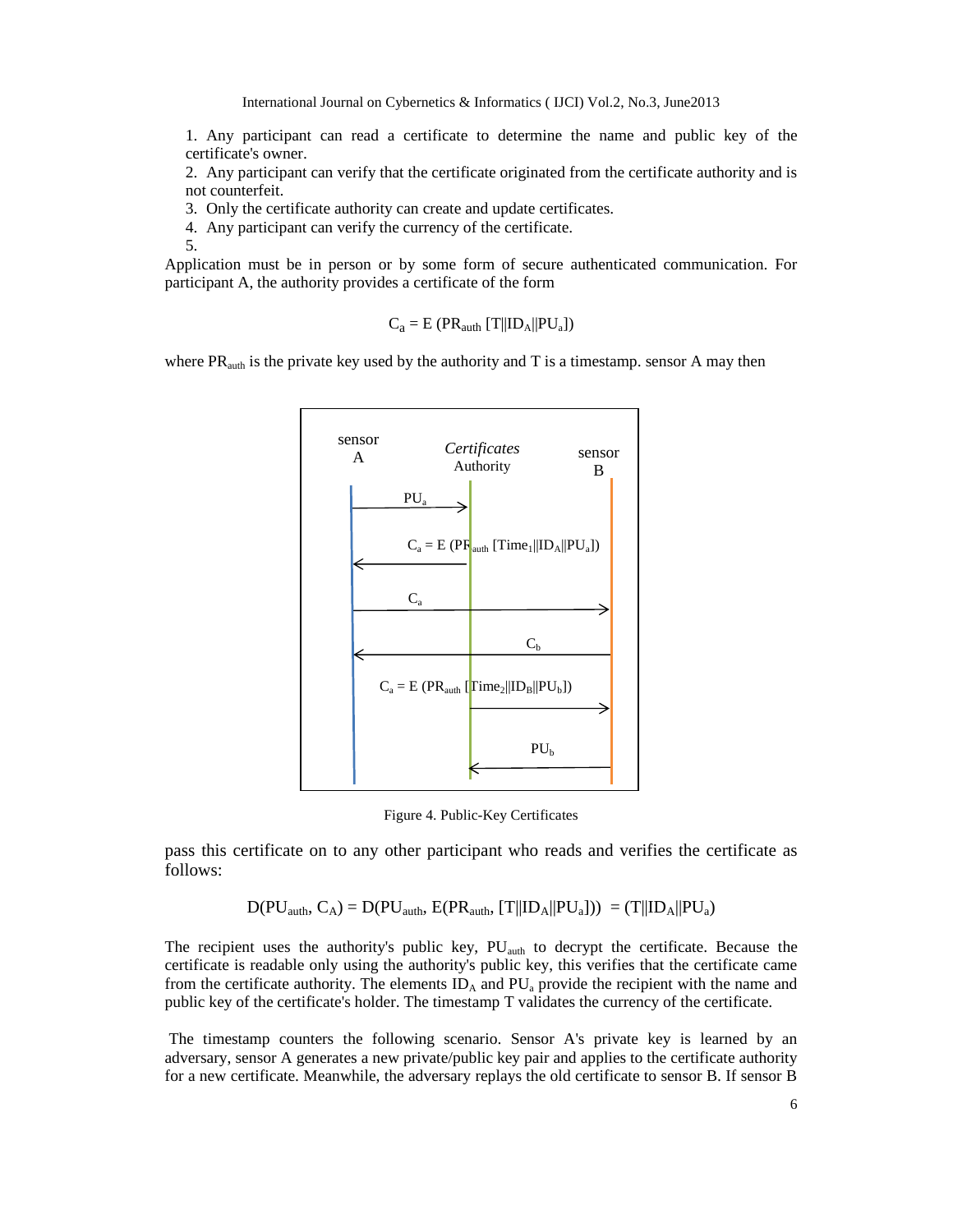then encrypts messages using the compromised old public key, the adversary can read those messages.

## **5. Public-Key Schemes in Wireless sensor network**

Here we use a collection of trapdoor one-way permutations,  $\{p\}$ , and a hard-core predicate, b, for it. This scheme is quite wasteful of bandwidth. However, the paradigm underlying its construction is valuable in practice. For example, it is certainly better to randomly pad messages (say, using padding equal in length to the message) before encrypting them using RSA than to employ RSA on the plain message. Such a heuristic can be placed on firm ground if the following conjecture is supported:

Assume that the first n/2 least significant bits of the argument constitute a hard-core function of RSA with n-bit-long moduli. Then, encrypting  $n/2$ -bit messages by padding the message with  $n/2$ random bits and applying RSA (with an n-bit modulus) on the result will constitute a secure public-key encryption system, hereafter referred to as Randomized RSA.

The number-theoretic computational problems which form the security basis for the public-key encryption schemes discussed are listed in Table 1. An alternative public-key encryption scheme is presented in [35],[36]. That encryption scheme augments Construction of a pseudorandom generator based on one-way permutations as follows :

#### **5.1 Key generation:**

The key-generation algorithm consists of selecting at random a permutation p together with a trapdoor for it; the permutation (or rather its description) serves as the public key, whereas the trapdoor serves as the private key.

## **5.2 Encrypting**:

To encrypt a single bit (using public key p), the encryption algorithm uniformly selects an element r in the domain of p and produces the cipher-text (p (r ),  $\oplus$  b(r )).

G (s)= b(s) . b(p (s))…b(p (S))

#### **5.3 Decrypting:**

To decrypt the cipher-text  $(y, \cdot)$  using the private key, the decryption algorithm simply computes  $\bigoplus$  b(  $p_{\alpha}^{-1}(y)$  ), where the inverse is computed using the trapdoor (i.e., private key).

To decrypt the cipher-text  $(y, z)$  using the private key, the decryption algorithm first recovers  $s =$  $p_{\alpha}^{-n}(y)$  and then outputs  $z \oplus G$  (s).

# **6. Public-key Infrastructure**

Internet Security Glossary defines Public-key infrastructure (PKI) as the set of hardware, software, people, policies, and procedures needed to create, manage, store, distribute, and revoke digital certificates based on asymmetric cryptography. The principal objective for developing a PKI is to enable secure, convenient, and efficient acquisition of public-key. The Internet Engineering Task Force (IETF) public-key Infrastructure X.509 (PKIX) working group has been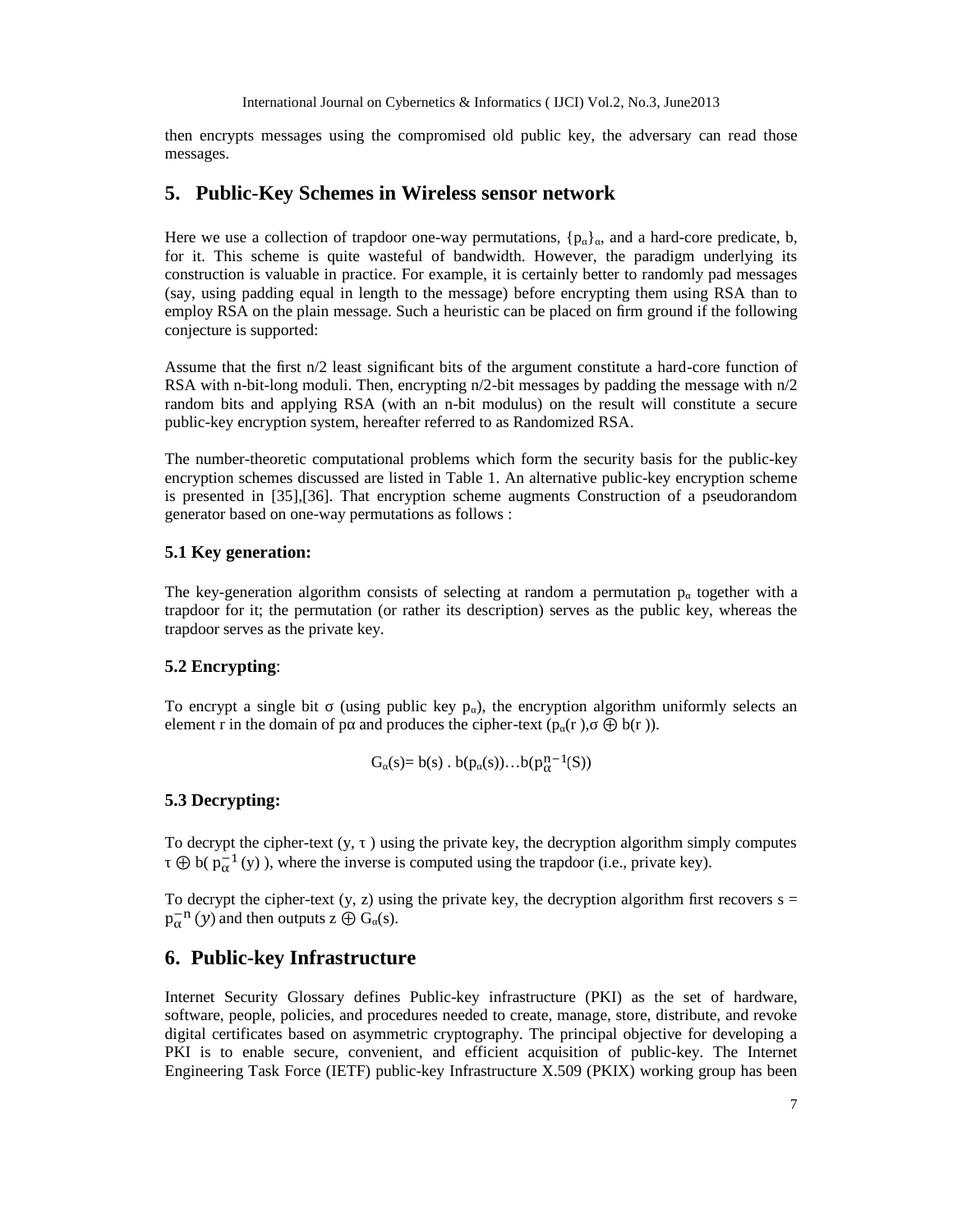the driving force behind setting up a formal (and generic) model based on X.509 that is suitable for deploying a certificate-based architecture on the Internet. This section describes the PKIX model.

| public-key encryption scheme  | computational problem         |
|-------------------------------|-------------------------------|
| Blum-Goldwasser probabilistic | Rabin problem                 |
| McEliece                      | linear code decoding problem  |
| ElGamal                       | Diffie-Hellman problem        |
| Rabin                         | integer factorization problem |
| <b>RSA</b>                    | RSA problem                   |
| Chor-Rivest knapsack          | subset sum problem            |

Table 1. public-key encryption schemes discussed in this chapter are listed

## **7. PKIX Management Functions**

PKIX identifies a number of management functions that potentially need to be supported by management protocols. These are indicated in Figure 5 and include the following:

• Initialization: Before a client system can operate securely, it is necessary to install key materials that have the appropriate relationship with key stored elsewhere in the infrastructure. For example, the client needs to be securely initialized with the public-key and other assured information of the trusted CA(s), to be used in validating certificate paths.

• Certification: This is the process in which a CA issues a certificate for a user's public-key, and returns that certificate to the user's client system and/or posts that certificate in a repository.

• Key pair recovery: key pairs can be used to support digital signature creation and verification, encryption and decryption, or both. When a key pair is used for encryption/decryption, it is important to provide a mechanism to recover the necessary decryption keys when normal access to the keying material is no longer possible, otherwise it will not be possible to recover the encrypted data. Loss of access to the decryption key can result from forgotten passwords/PINs, corrupted disk drives, damage to hardware tokens, and so on. key pair recovery allows end entities to restore their encryption/decryption key pair from an authorized key backup facility (typically, the CA that issued the End Entity's certificate).

• key pair update: All key pairs need to be updated regularly (i.e., replaced with a new key pair) and new certificates issued. Update is required when the certificate lifetime expires and as a result of certificate revocation.

• Revocation request: An authorized person advises a CA of an abnormal situation requiring certificate revocation. Reasons for revocation include private key compromise, change in affiliation, and name change.

• Cross certification: Two CAs exchange information used in establishing a cross-certificate. A cross-certificate is a certificate issued by one CA to another CA that contains a CA signature key used for issuing certificates.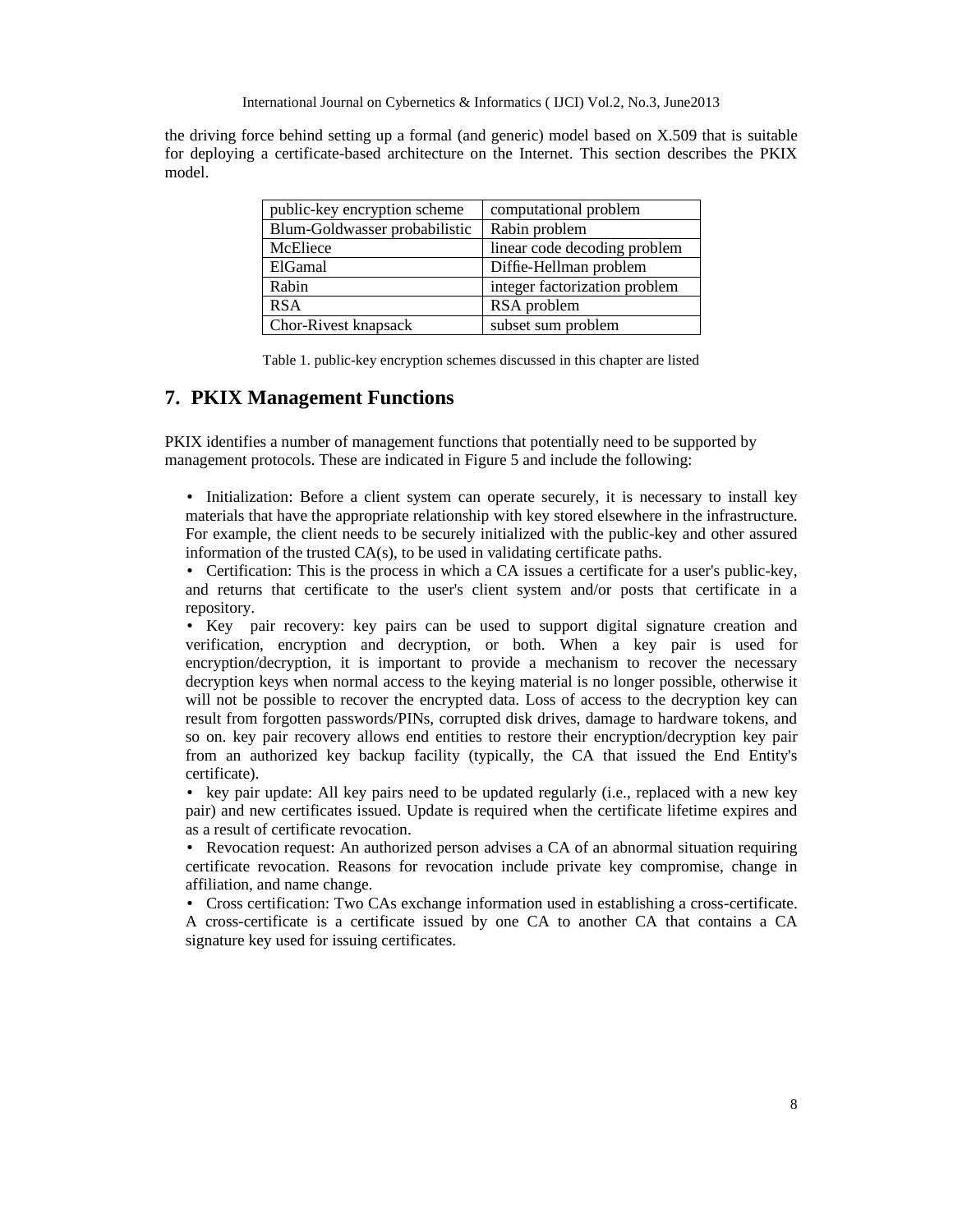Figure5. PKIX Architectural Model

# 8. Conclusions

Contrary to widely held beliefs, our results indicated authentication and key exchange protocols usingoptimized software impementationsof public-key cryptography are very viabl on small wireless devices.

# 9. ACKNOWLEDGEMENTS

The authors would like to thank Deputy Research a Comeputer Center University of Medical Sciences Mashhadsupport.The authors is especially grateful to one of the anonymous referees whose comments led to an improved statistical model.

## 10.References

- [1] A. Perrig, J. Stankovic and D. Wagner, ‡Security in Wireless Sensor Networksˆ, Communications of the ACM, Vol 47 No. 6, June 2004.
- [2] N. Gura, A. Patel, A. Wander, H. Eberle, S. Chang Shantz, ‡Comparing Elliptic Curve Cryptography and RSA on & CPUs<sup>o</sup>, CHES, August 2004.
- [3] D. W. Carman, P. S. Kruus, and B. J. Matt,  $\pm$ Constraint and Approsacior Distributed Sensor Securityˆ, Network Associates Labs Tech. Rep. 2000.
- [4] L. Yuan and G. Qu, ‡Design Space Exploration for Enerfigitient Secure Sensor Network<sup>^</sup>, ASAP 2002.
- [5] N. Potlapally, S. Ravi, A. Raghunathan and N. K. Jha hat ally the Energy Consumption of Security Protocolsˆ,ISLPED 2003.
- [6] C. K. Koc, "Highspeed RSA implementation", Tech.Rep. TR 201, RSA Laboratories, November 1994.
- [7] D. Hankerson, A. Menezes, S. Vanstone,  $\ddagger$ Guide to Elliptic Curve Cryptograß pyringer-Verlag New York, Inc.2004. ISBN-387-95273X.
- [8] B. Kaliski, ‡TWIRL and RSA Key Sizeˆ, RSA Laboratories Technical Note, May 2003.
- [9] A. Freier, P. Karlton and P. Kocher, ‡The SSL ProtocolVersion 3.0ˆ, http://home.netscape.com/eng/\$sl3
- [10] Crossbow Technology Inc., Processor/Radio Mod[ules, http://www.xbow](http://www.xbow.com/).com/
- [11] A. Juels and J. Guajardo, ‡RSA Key Generation with Verifiable Randomnessˆ, RSA Laboratories, http://www.rsasecurity.com/rsalabs/node.asp?id=2041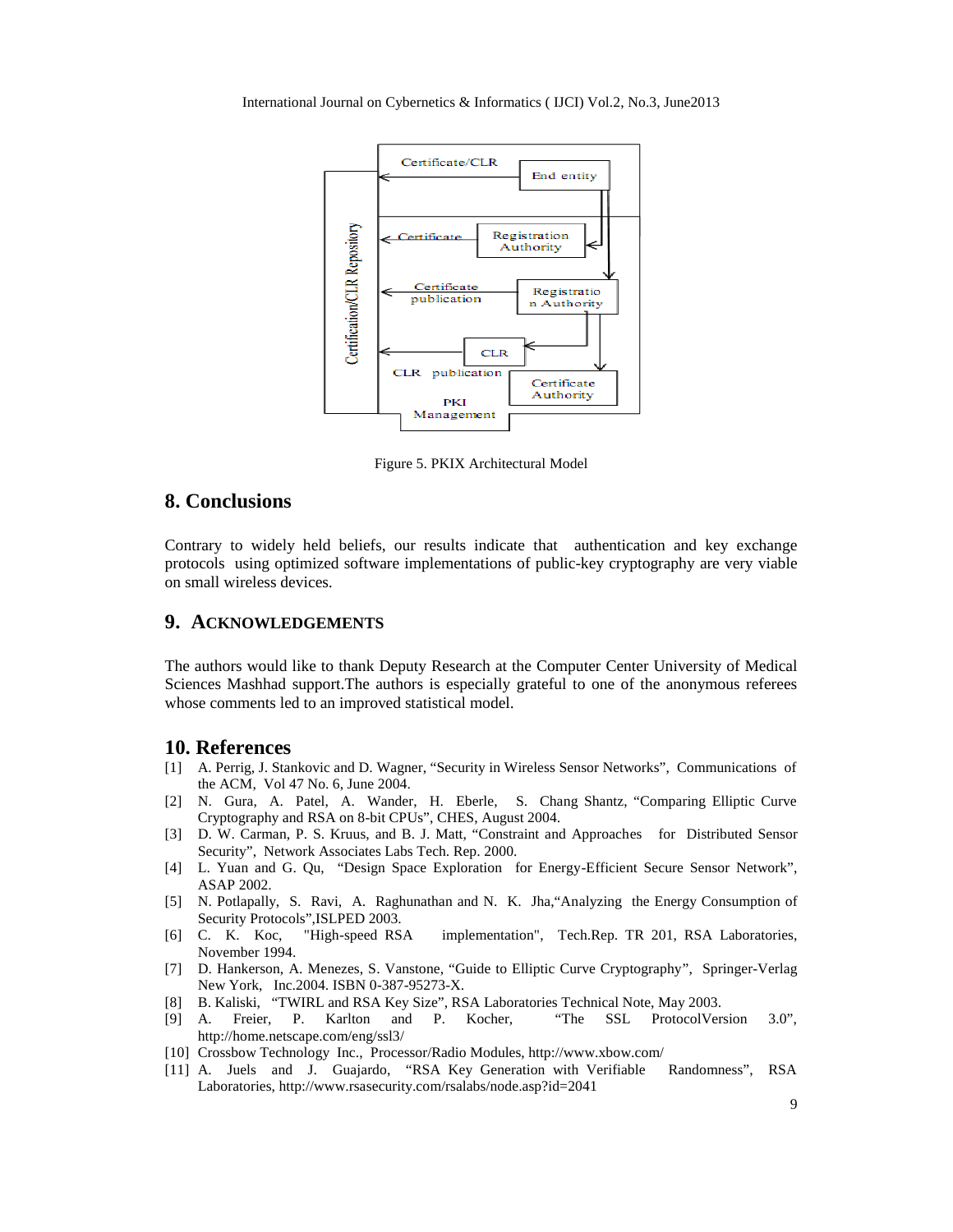- [12] C. Röpke,W. Urowski and K. Tellman, ‡AES assembly implementation for the AVR instruction setˆ, [http://www.christianroepke.de/praktikum\\_b.h](http://www.christianroepke.de/praktikum_b.html)tml
- [13] D. Eastlake, P. Jones, ‡US Secure Hash Algorithm 1 (SHA1)ˆ, IETF Request for Comments 3174, 2001.
- [14] J. Polastre, J. Hill, D. Culler, ‡Versatile Low Power Media Access for Wireless Sensor Networksˆ, SenSys, 2004.
- [15] M. Hamilton, M. Allen, D. Estrin, J. Rottenberry, P. Rundel, M. Srivastava, and S. Soatto. ‡Extensible Sensing System: An advanced Network Design for Microclimate Sensingˆ, [http://www.cens.ucla.ed](http://www.cens.ucla.edu)u
- [16] Matsushita Electric Industrial Co., Ltd. ‡Manganese dioxide lithium batteries(CR series)ˆ [17] Texas Instruments Inc., ‡MSP430 Family of Ultraw-power 16bit RISC Processes<sup>o</sup>,<http://www.ti.com>
- [18] Perrig, A., Szewczyk, R., Tygar, J.D., Wen, V., Culler, D.E.: SPINS: security protocols for sensor networks.
- [19] Polastre, J.: Design and implementation of wireless sensor networks for habitat monitoring. Master's thesis, University of California at Berkeley (2003)
- [20] Mainwaring, A., Polastre, J., Szewczyk, R., Culler, D., Anderson, J.: Wireless sensor networks for habitat monitoring. In: First ACM Workshop on Wireless Sensor Networks and Applications, Atlanta, GA, USA. (2002)
- [21] Wireless Networks 8 (2002) 521{534 2. Fulford, B.: Sensors gone wild. Forbes Global (2002) [http://www.forbes.com/global/2002/1028/0](http://www.forbes.com/global/2002/1028/076)76 print.html.
- [22] David J. Malan, Matt Welsh, and Michael D. Smith. A publis infrastructure for keylistribution in tinyos based on elliptic curve cryptography. In Proceedings of the First IEEE International Conference on Sensor and Ad Hoc Communications and Networks, Washington, DC, USA, 2004.IEEE Computer Society.
- [23] Arvinderpal S. Wander, Nils Guralans Eberle, Vipul Gupta, and Sheurel Chang Shantz. Energy analysis of publickey cryptography for wireless sensor networks. In PERCOM •05: Proceedings of the Third IEEE International Conference on Pervasive Computing and Communications, pages 324 328,Washington, DC, USA, 2005. IEEE Computer Society.
- [24] Srdjan ‰ Capkun, Levente ButtyŠ an, and Rieare Hubaux. Selbrganized publickey management for mobile ad hoc networks. IEEE Transactions on Mobile Computing, 2(1), JanDurangch 2003.
- [25] Crossbow Technology In[c. http://www.xbow.co](http://www.xbow.com/)m/.
- [26] M. Acharya, J. Girao, and D. Westhoff. Secure comparison of encrypted data in wireless sensor networks. WiOpt2005, 2005.
- [27] C. Castelluccia and E. Mykletun and G. Tsudik.c Ent Aggregation of encrypted ata in Wireless Sensor Networks. Mobile and Ubiquitous Systems: Networking and Services , 2005.
- [28] D. Naccache and J. Stern. A New Public Key Cryptosystem Based on Higher Residues. ACM Conference on Computer and Communications Security, pa@6,59998.
- [29] D. Dolev and A.C. Yao. On the security of Public Protocols. IEEE Transactions on Information Theory, 29(2):198208, 1983.
- [30] J. DomingoFerrer. A Provably Secure Additive and Multiplicative Privacy Homomorphism. Information Security Conference, pages 47€483, 2002.
- [31] T. ElGamal. A Public Key Cryptosystem and a Signature Scheme Based on Discrete Logarithms. CRYPTO , IT-31(4):469€472, 1985.
- [32] S. Galbraith. Elliptic Curve Paillier Schemes. Journal of Cryptology,15:1389, 2002.
- [33] J. Grao, D. Westhoff, and M. Schneider. Cda: Concealed data aggregation for reverse multicast traf,c in wireless sensor networks. In IEEE International Conference on Communications (ICC2005) , Seoul, Korea,May 2005.
- [34] N. Gura, A. Patel, A. Wander, H. Eberland S.C. Shantz. Comparing Elliptic Curve Cryptography and RSA on 8bit CPUs. Cryptographic Hardware and Embedded Systems (CHES), page \$32,19 2004.
- [35] T. Okamoto and S. Uchiyama. A New Publicy Cryptosystem as Secure as Factoring. EUROCRYPT, page 308€318, 1998.
- [36] D. Westhoff, J. Girao, and E. Mykletun. Tiny PEDS: Tiny Persistent Encrypted Data Storage in Asynchronous Wireless Sensor Networks. In Submission, 2005.
- [37] Rivest, R. L.; Shamir, A. & Adelman, L. (1978). A method for obtaining **digitgnature andpublic** key cryptosystems, Communications of the ACM, Vol. 21,  $pp \le 120$ .